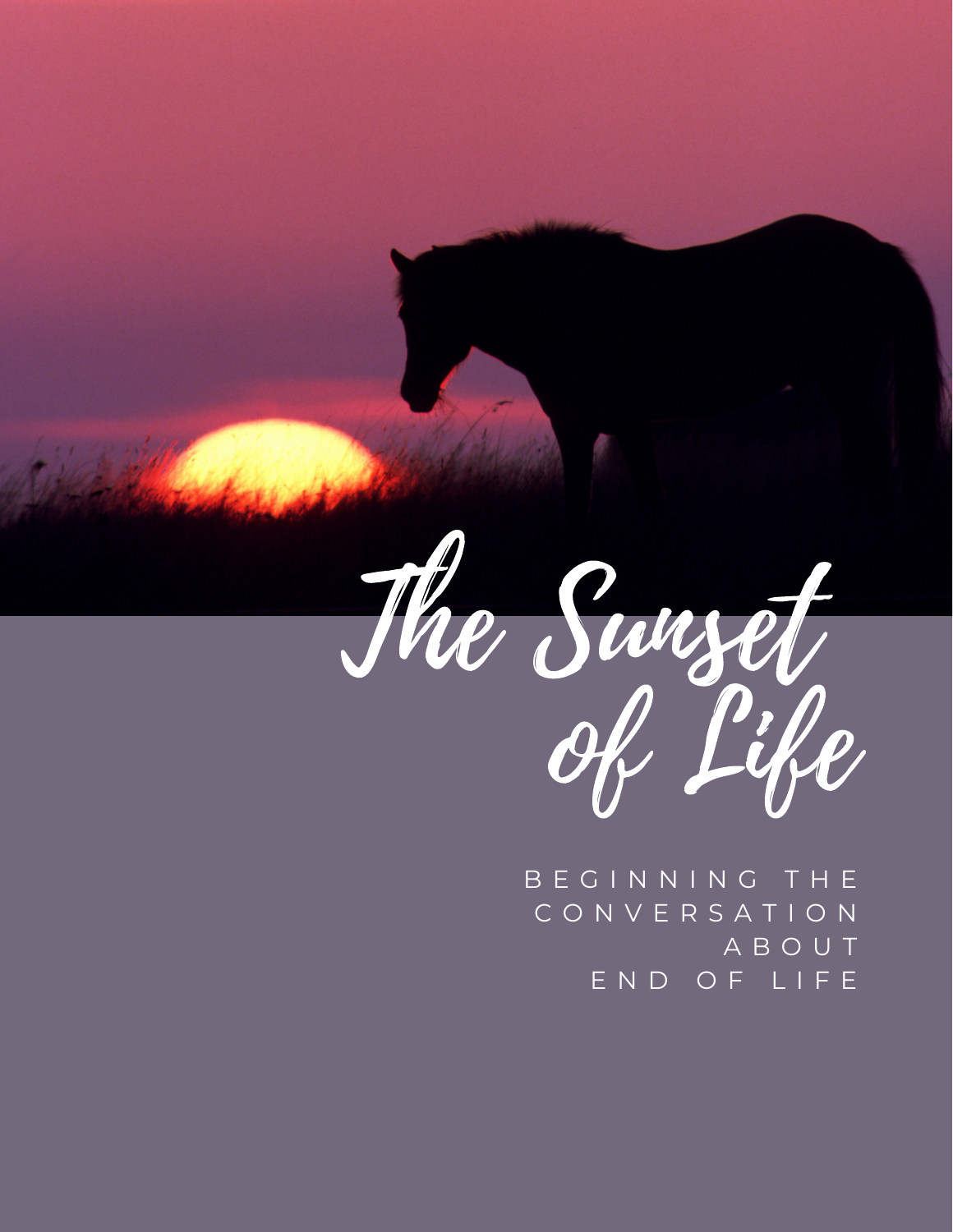

There is no easy time to think through end-of-life planning for our horses. Yet, we all need to understand that, with a little support, having a plan for that transition--whether planned or not--will always benefit both our beloved horse and ourselves.

This brief guide is the first step, like a friend holding your hand while you start to think through what you want for your horse. Importantly, this will lead to having essential conversations with those people who are most important to your horse: family, care-givers, veterinarians, bodyworkers, etc.

## A Journaling Exercise

- On this date, how would I describe my horse's current state of health?
- What am I most concerned about when thinking about my horse's future?
- What do I need to be prepared for?
- How well does he/she move, eat, and drink?
- What does a good day look like for my horse? What is the best part of that day?
- What does a bad day look like for my horse? What is the worst part of that day?
- If my horse's health worsens, what do I want to *never* have happen?
- If my horse's health worsens, what do I want to ensure does happen?
- If I am fortunate to see my horse through old-age, how do I feel about the possibility of palliative care or hospice care?
- What are my thoughts about equine euthanasia, along with the method and the process that my veterinarian follows?
- Do I want to be present with my horse during his/her last moments? If yes, what do I want that to look like? If not, who would I like to be present for my horse?